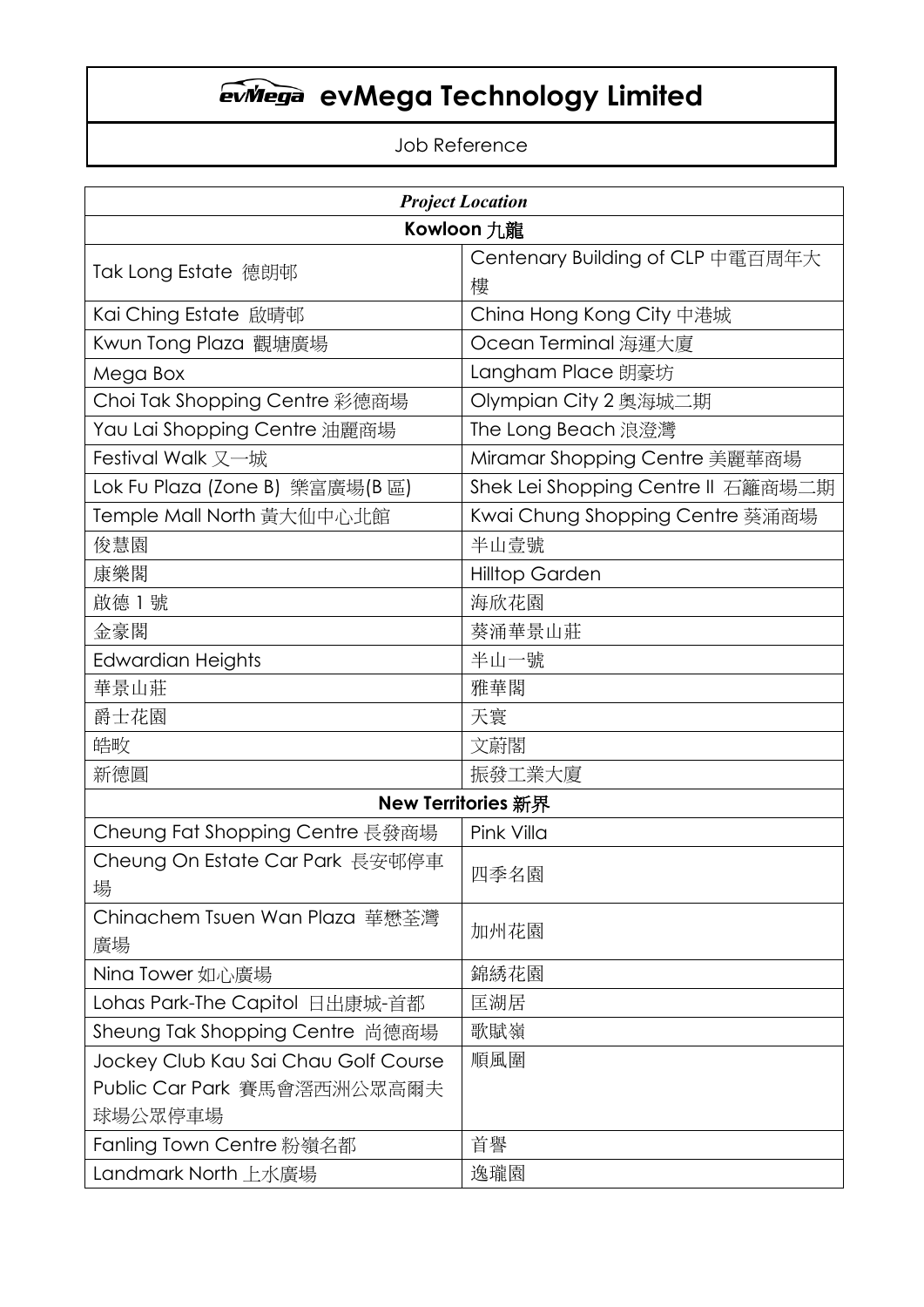### Job Reference

| Choi Yuen Shopping Centre (Car Park<br>3)彩園商場 (3 號車場) | 梧桐寨                  |  |
|-------------------------------------------------------|----------------------|--|
| Wah Sum Estate Car Park 華心邨停車場                        | 駿巒花園                 |  |
| Tai Wo Plaza 太和廣場                                     | 旭明花園                 |  |
| Uptown Plaza 新達廣場                                     | 朗月軒                  |  |
| Hong Kong Science Park (Car Park 2)香                  | 銀海山莊                 |  |
| 港科學園 (2 號車場)                                          |                      |  |
| Sha Tin Centre 沙田中心                                   | 帝欣苑 2 期              |  |
| Sunshine City Phase IV 新港城中心第 4 期                     | 富禧花園                 |  |
| Heung Yee Kuk N.T. 新界鄉議局大樓                            | 山貝河畔                 |  |
| Fu Shing Building 富盛大廈                                | 金麗苑                  |  |
| Tin Shing Court 天盛苑                                   | 嘉才里                  |  |
| Shui Pin Wai Estate 水邊圍邨                              | 維園山莊                 |  |
| Gold Coast Piazza 黃金海岸商場                              | 富澤豪庭                 |  |
| Tuen Mun Town Plaza I 屯門市廣場第一期                        | Saint Andrew's Place |  |
| Fu Tai Shopping Centre 富泰商場                           | 太湖山莊                 |  |
| Citygate 東薈城                                          | 恆麗園                  |  |
| Fu Tung Shopping Centre 富東商場                          | 柏濤灣                  |  |
| Hong Kong International Airport (Car                  | 俊亨豪苑                 |  |
| park 4)香港國際機場 (4 號停車場)                                |                      |  |
| Yat Tung Shopping Centre 逸東商場                         | 倚翠山園                 |  |
| 龍珠花園                                                  | 海天晉                  |  |
| 金子山莊                                                  | 雅樂花園                 |  |
| 好時華庭                                                  | 歐意花園 1 期             |  |
| 邁爾豪園                                                  | 康樂園                  |  |
| 寶翠豪庭                                                  | 北朗                   |  |
| 松濤閣                                                   | 翡翠花園                 |  |
| 浪翠園 2期                                                | 松柏花園                 |  |
| 唐公嶺                                                   | 和庭 H'Oasis           |  |
| 海日灣                                                   | 比華利山別墅               |  |
| 錫降圍                                                   | 雍怡雅苑                 |  |
| 逸廬                                                    | 北港路                  |  |
| 振華花園                                                  | 聚豪天下                 |  |
| 龍躍頭                                                   | 嘉富田園                 |  |
| 彩濤別墅                                                  | 萬宜山莊                 |  |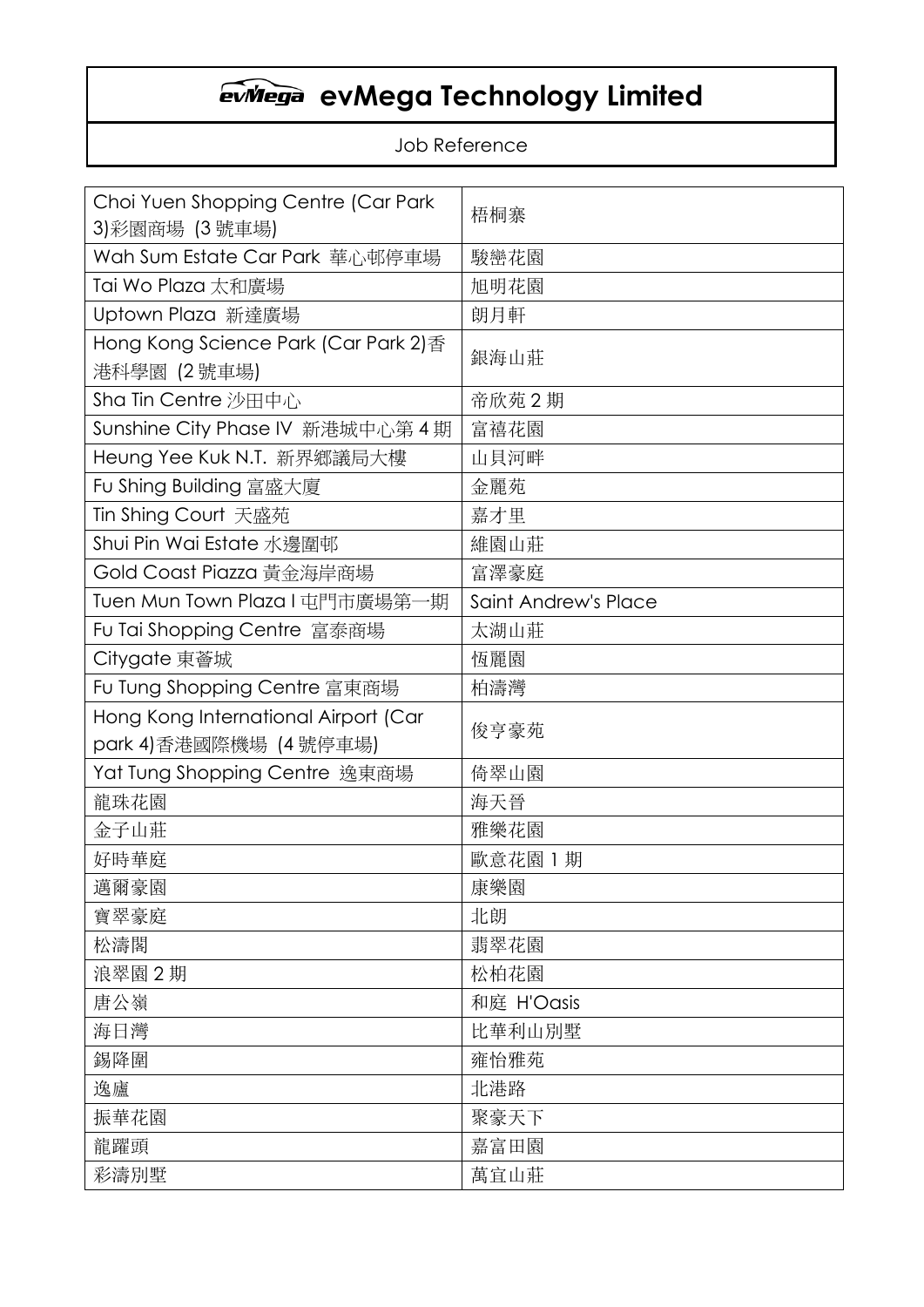### Job Reference

| 江庫豪園                     | 沙田渣甸山花園              |  |
|--------------------------|----------------------|--|
| 耀盛花園                     | 溱喬                   |  |
| 瑞霞花園                     | 愛琴灣                  |  |
| 湖景花園                     | 悅富豪苑                 |  |
| 嘉麗山莊                     | Seasons Palace       |  |
| 滿名山 滿庭                   | Man Wa Garden        |  |
| 邁爾豪園                     | Europa Garden        |  |
| 銀河灣畔                     | <b>Villa Castell</b> |  |
| 翠嶺山莊                     | Parc Versailles I    |  |
| 翠疊軒                      | 伯樂居                  |  |
| 攸美山莊                     | 聚豪天下                 |  |
| 帝欣苑                      | 海日灣                  |  |
| 菁雅居                      | 翠屏花園                 |  |
| Magnolia Court           | 江庫花園                 |  |
| 雅景花園                     | 龍珠花園                 |  |
| 帝琴灣                      | 加州豪園                 |  |
| 帝濤灣浪琴軒                   | 駿發山莊                 |  |
| Hong Lok Yuen            | 翠逸雅園                 |  |
| Seasons Monarch          | 傲瀧                   |  |
| <b>Meadow Cove</b>       | 薈朗                   |  |
| <b>Tong Hang Village</b> | 峻巒                   |  |
| The Beverly Hills        | 葡萄園                  |  |
| <b>Fairview Park</b>     | 駿巒花園                 |  |
| <b>Hanison Garden</b>    | 麗昌花園                 |  |
| Crescent Green 山水盈       | 丹桂苑                  |  |
| Villa Sandoz 聲濤別墅        | Park YOHO            |  |
| 10 Kwun Hang Village     | 御峰豪園                 |  |
| 御半山                      | 菁雅居                  |  |
| 曉門                       | 御林峯                  |  |
| 交通城工業大廈                  | 海日灣                  |  |
| 元崗新村                     |                      |  |
| Hong Kong Island 香港島     |                      |  |
| 浪濤苑                      | 麗東海景豪苑               |  |
| 寶華閣                      | 帝豪閣                  |  |